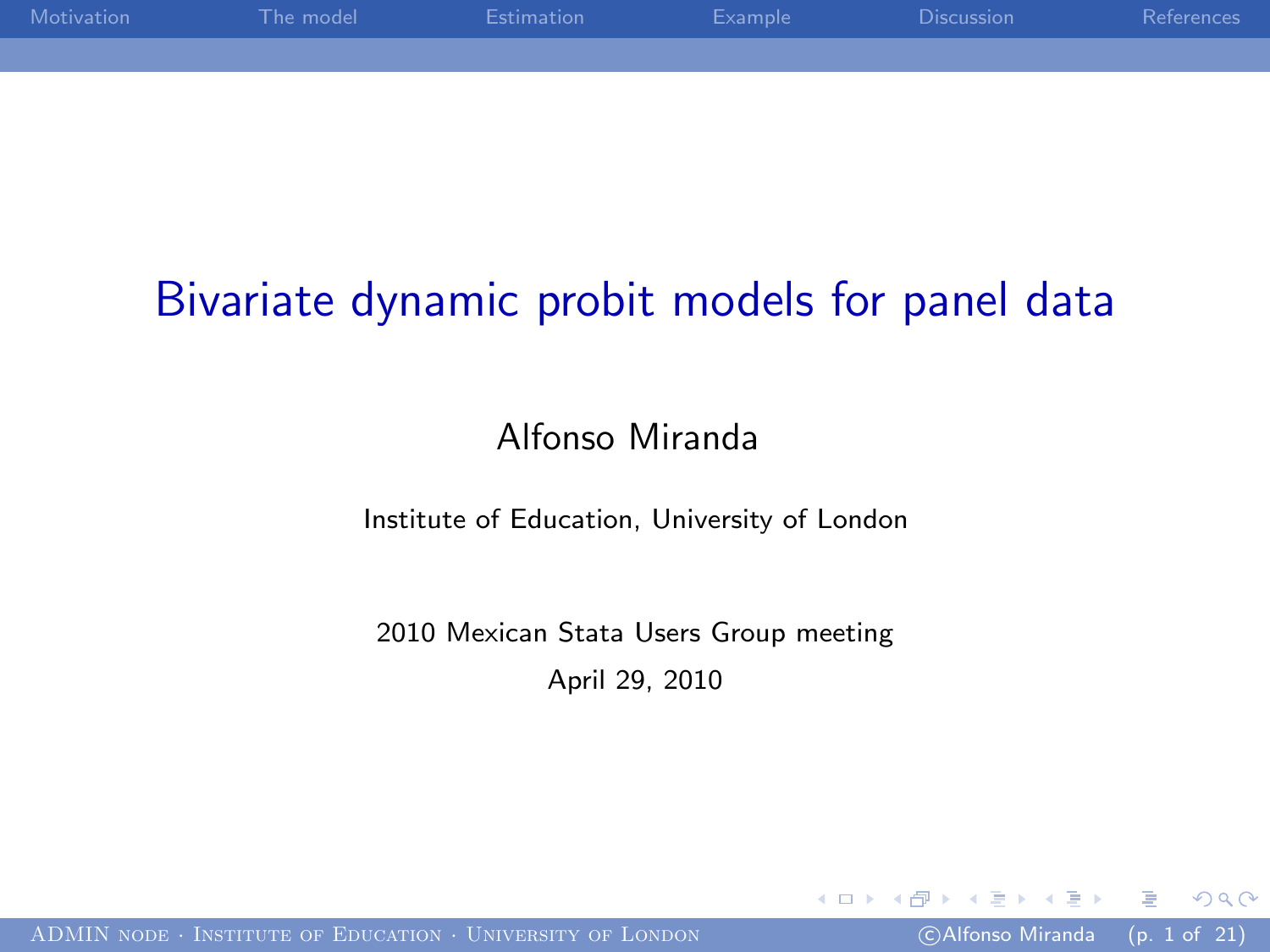

Often the applied researcher is interested in studying two longitudinal dichotomous variables that are closely related and likely to influence each other,  $y_{1it}$  and  $y_{2it}$ ;  $i = \{1, ..., N\}, t = \{1, ..., T_i\}.$ 

- ▶ Ownership of Stocks and Mutual Funds (Alessie, Hochguertel, and Van Soest, 2004)
- $\triangleright$  Spouses smoking (Clark and Etilé, 2006)
- $\triangleright$  Marital status and the decision to have children (Mosconi and Seri, 2006)
- $\triangleright$  Migration and Education (Miranda, forthcoming 2011)
- ▶ Spouses obesity (Shigeki, 2008)
- ▶ Poverty and Social Exclusion (Devicienti and Poggi, 2007)

<span id="page-1-0"></span> $200$ 

イロメ イ母メ イヨメ イヨメート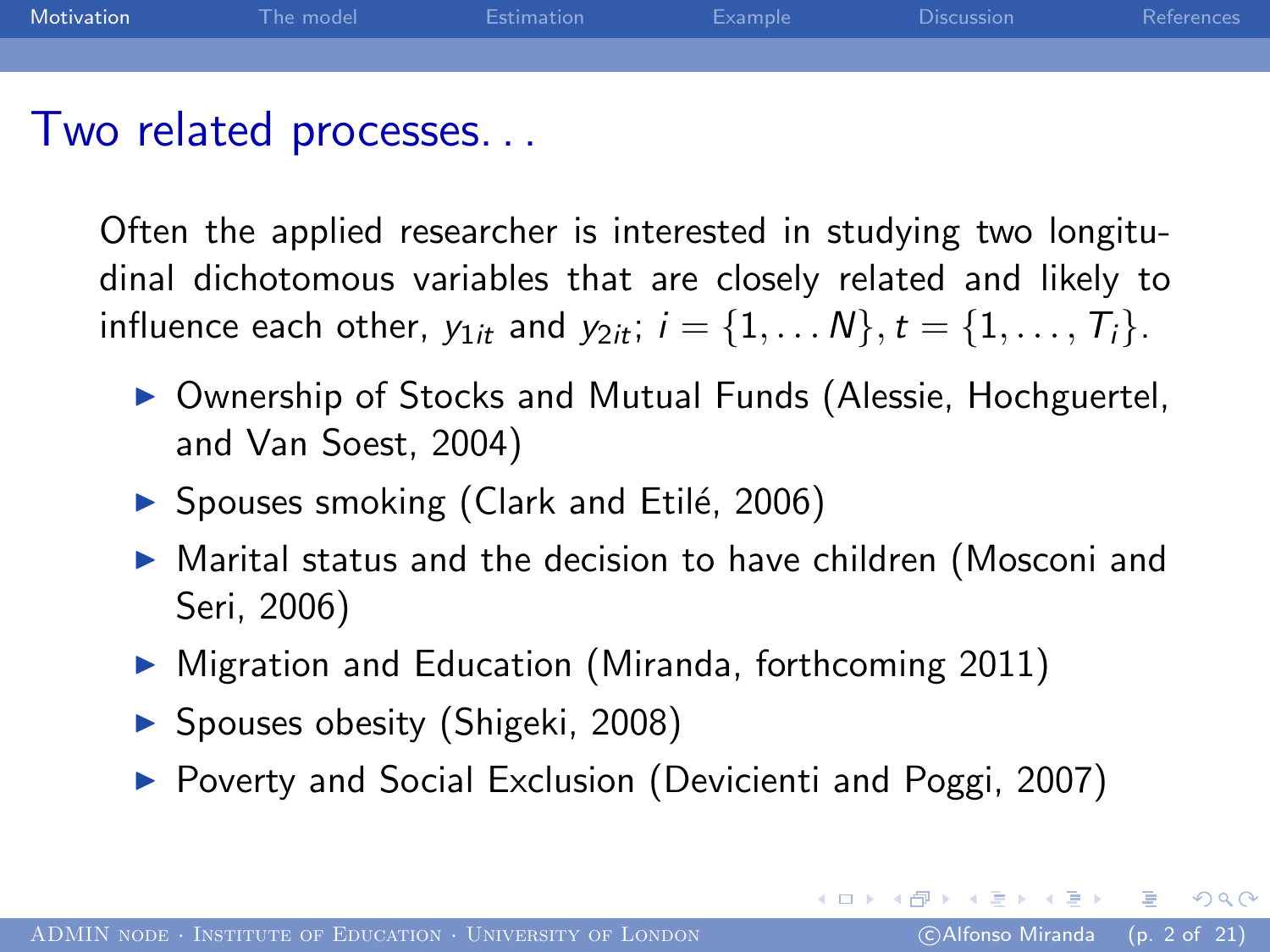

### The main interest is on the *dynamics*...

- ▶ Do past holdings of stocks affect present holdings of mutual funds? Other way round?
- ▶ Does husband's past smoking affect wife's present smoking? Other way round?
- $\triangleright$  Do father's and siblings past migration affect an individuals' chances of high school graduation today?
- Do past poverty affect today's probability of employment?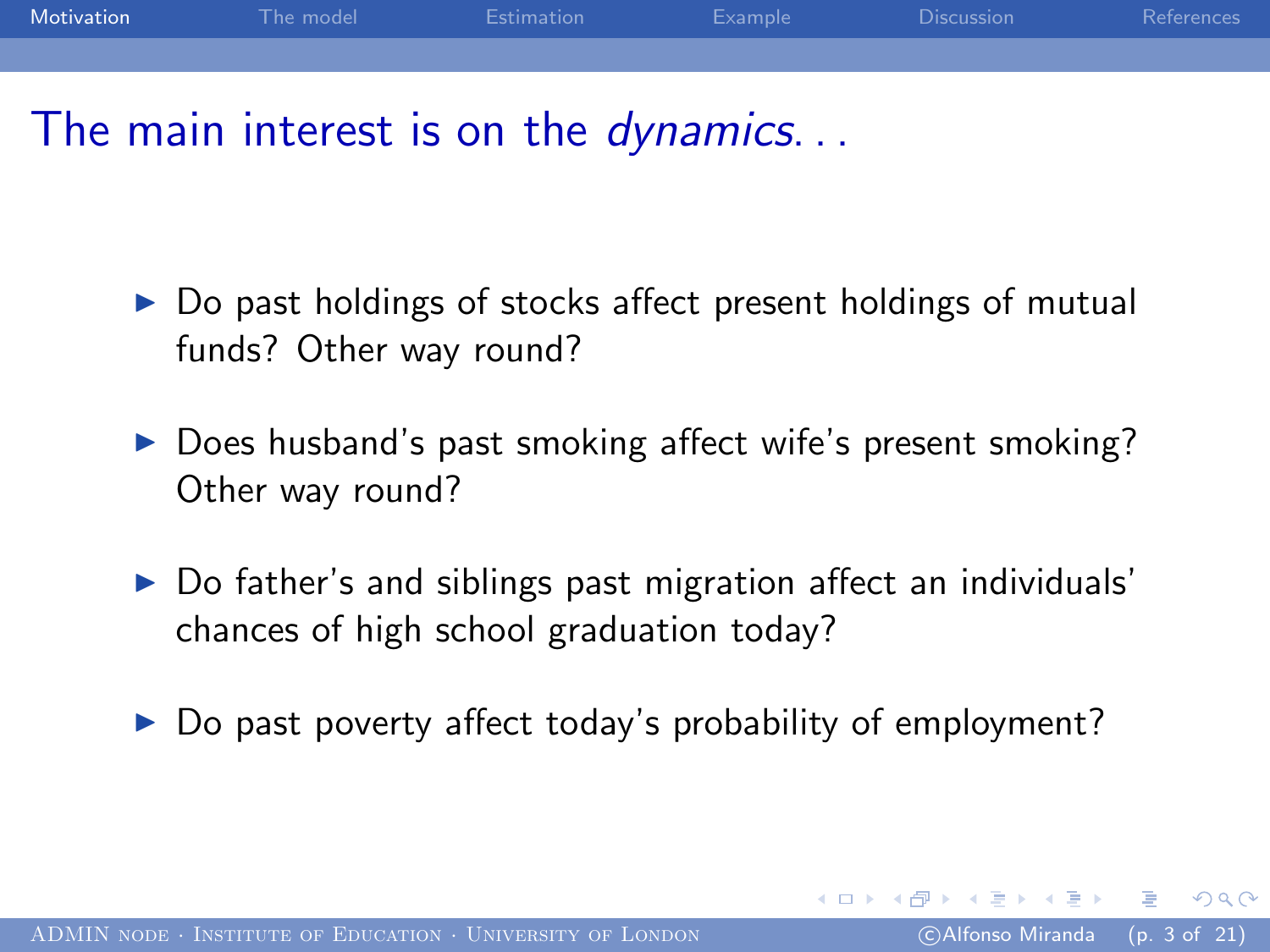

## Two challenges

#### Problem 1

Unobserved individual heterogeneity affecting  $y_{1it}$  may be correlated with unobserved individual heterogeneity affecting  $y_{2it}$ 

#### Problem 2

Idiosyncratic shocks affecting  $y_{1it}$  may be correlated with indiosyncratic shocks affecting  $y_{2it}$ 

つくへ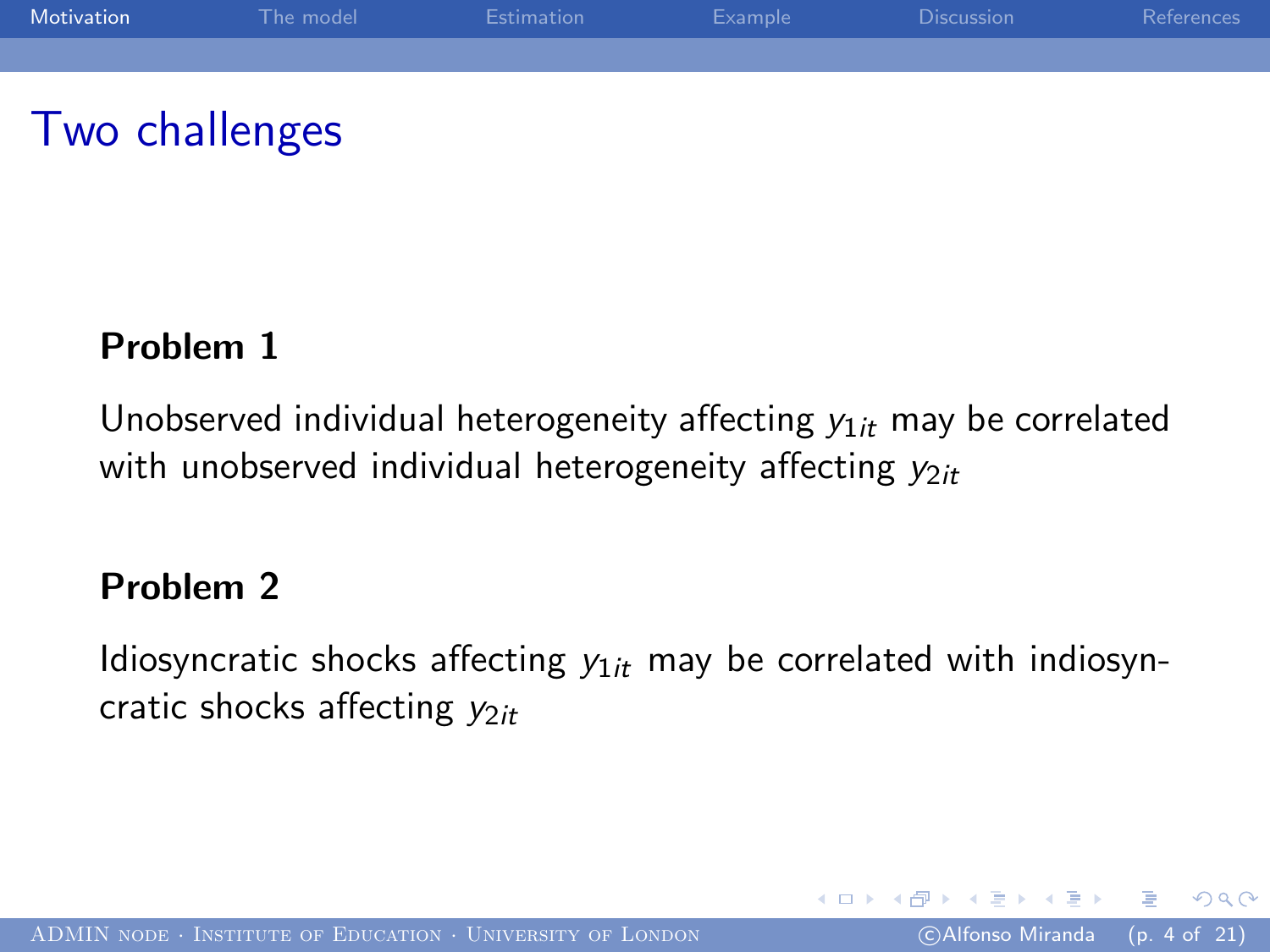| Motivation | The model | Estimation | Example | <b>Discussion</b> | References |
|------------|-----------|------------|---------|-------------------|------------|
|            |           |            |         |                   |            |
|            |           |            |         |                   |            |

### Dynamic equations

$$
y_{1it}^* = \mathbf{x}'_{1it}\boldsymbol{\beta}_1 + \delta_{11}y_{1it-1} + \delta_{12}y_{2it-1} + \eta_{1i} + \zeta_{1it} \tag{1}
$$

$$
y_{2it}^* = \mathbf{x}'_{2it}\boldsymbol{\beta}_2 + \delta_{21}y_{1it-1} + \delta_{22}y_{2it-1} + \eta_{2i} + \zeta_{2it}
$$
 (2)

with  $y_{1it} = 1(y_{1it}^*>0)$  and  $y_{2it} = 1(y_{2it}^*>0)$ ,  $\mathbf{x}_{1it}$  and  $\mathbf{x}_{2it}$  are  $K_1 \times 1$ and  $\mathsf{K}_2\times 1$  vectors of explanatory variables,  $\beta_1$  and  $\beta_2$  are vectors of coefficients,  $\boldsymbol{\eta}_i=\{\eta_{1i},\eta_{2i}\}$  are random variables representing unobserved individual heterogeneity (time-fixed), and  $\zeta_{it} = \{\zeta_{1it}, \zeta_{2it}\}\$ are "idiosyncratic" shocks. We suppose  $\boldsymbol{\eta}_i$  are jointly distributed with mean vector zero and covariance matrix,

$$
\Sigma_{\eta} = \left[ \begin{array}{cc} \sigma_1^2 & \rho_{\eta} \sigma_1 \sigma_2 \\ \rho_{\eta} \sigma_1 \sigma_2 & \sigma_2^2 \end{array} \right]
$$

 $\zeta_{it}$  are also jointly distributed with mean vector 0 and covariance,

<span id="page-4-0"></span>
$$
\mathsf{\Sigma}_{\zeta}=\left[\begin{array}{cc} 1 & \rho_{\zeta} \\ \rho_{\zeta} & 1 \end{array}\right]
$$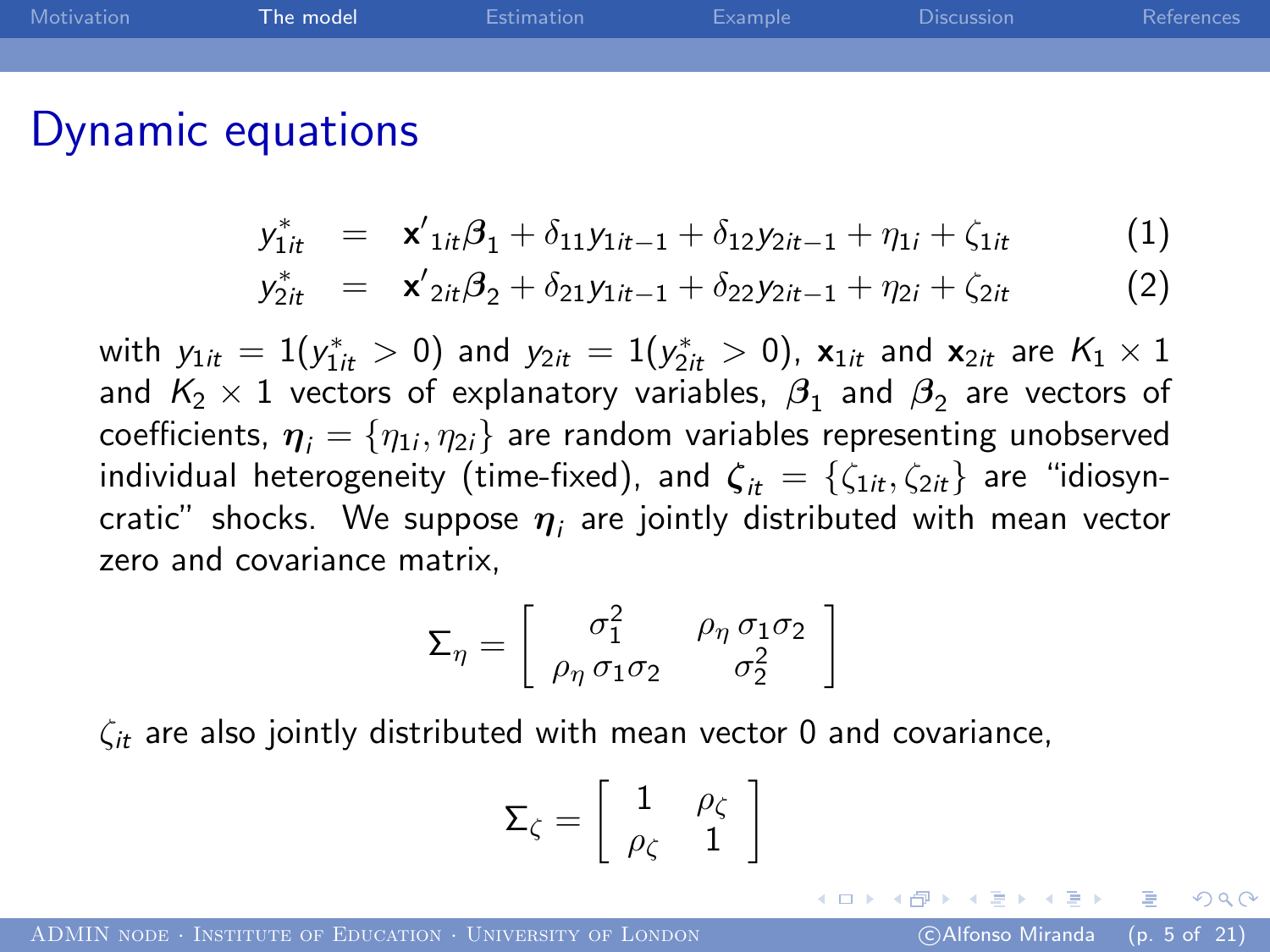| Motivation | The model | Estimation | Example | <b>Discussion</b> | References |
|------------|-----------|------------|---------|-------------------|------------|
|            |           |            |         |                   |            |
|            |           |            |         |                   |            |

True vs *spurious* state dependence...

Take the case of  $y_{1it}$ . Correlation between  $y_{1it}$  and  $y_{1it-1}$  and  $y_{2it-1}$  can be caused because of two different reasons:

True state dependence:  $y_{1it-1}$  and  $y_{2it-1}$  are genuine shifters of the conditional distribution of  $y_{1it}$  given  $\eta_i$ 

$$
D(y_{1it}|y_{1it-1},y_{2it-1},\eta) \neq D(y_{1it}|\eta_i)
$$

Spurious state dependence:  $y_{1it-1}$  and  $y_{2it-1}$  are not genuine shifters of the conditional distribution of  $y_{1it}$  given  $\eta_i$ 

$$
D(y_{1it}|y_{1it-1},y_{2it-1},\eta_i)=D(y_{1it}|\eta_i)
$$

A similar argument applies to  $y_{2it}$ .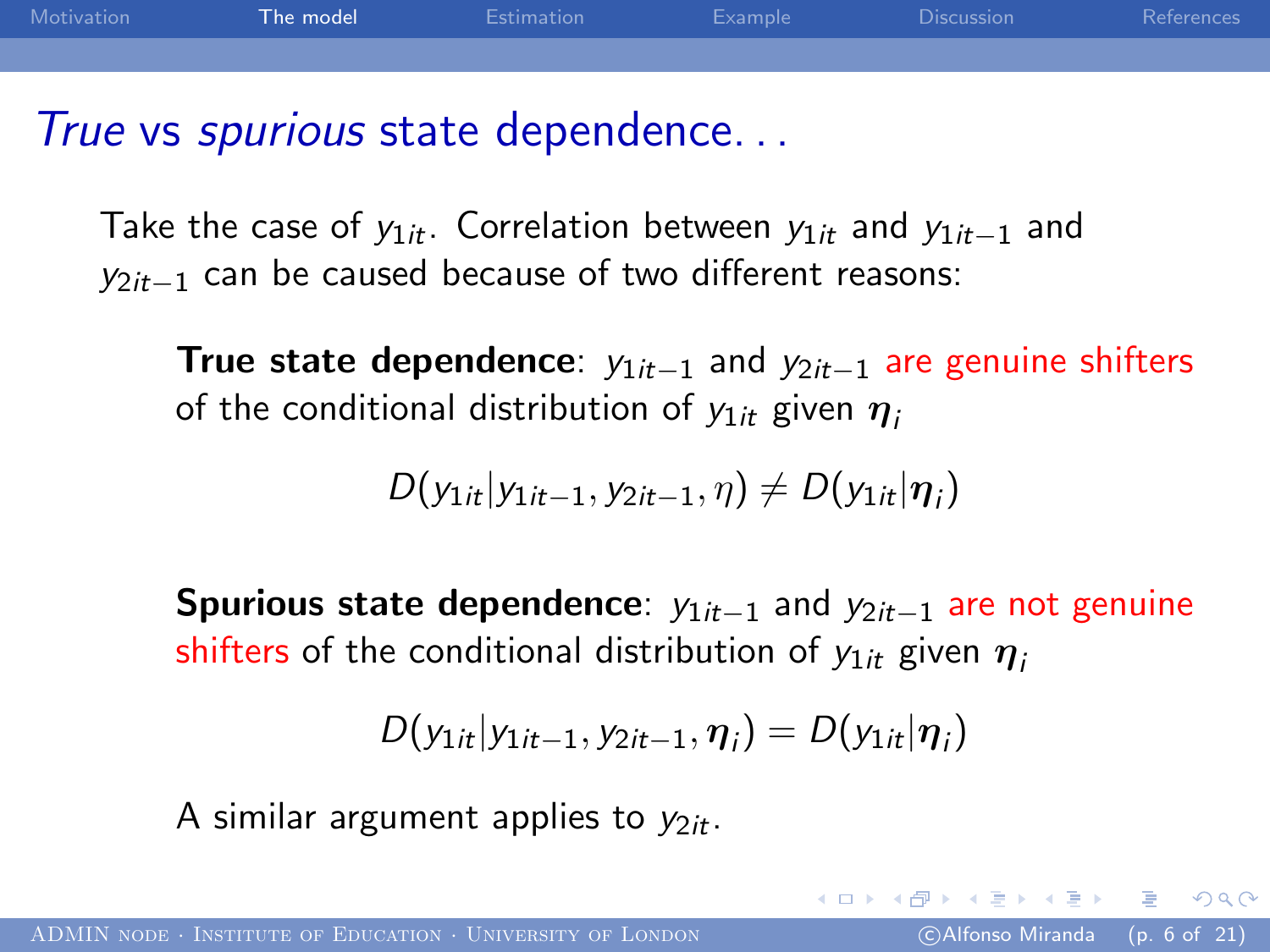| Motivation | The model | Estimation | Example | <b>Discussion</b> | References |
|------------|-----------|------------|---------|-------------------|------------|
|            |           |            |         |                   |            |
|            |           |            |         |                   |            |

### Initial conditions

Inconsistent estimators are obtained if  $y_{1i1}$  and  $y_{2i1}$  are treated as exogenous variables in the dynamic equations (initial cond. problem). A reduced-form model for the marginal probability of  $y_{1i1}$  and  $y_{2i1}$  given  $\eta_i$ is specified (Heckman 1981),

$$
y_{1i1}^* = z_{1}'\gamma_1 + \lambda_{11}\eta_{1i} + \lambda_{12}\eta_{2i} + \xi_{1i}
$$
 (3)

$$
y_{2i1}^* = z_{2}\gamma_2 + \lambda_{21}\eta_{1i} + \lambda_{22}\eta_{2i} + \xi_{2i}
$$
 (4)

with  $y_{1i1} = 1(y_{1i1}^* > 0)$  and  $y_{2i1} = 1(y_{2i1}^* > 0)$ ,  $\mathsf{z}_1$  and  $\mathsf{z}_2$  are  $M_1 \times 1$  and  $M_2 \times 1$  vectors of explanatory variables, and  $\boldsymbol{\xi}_i = \{\xi_{1i}, \xi_{2i}\}$  are jointly distributed with mean 0 and covariance  $\Sigma_{\varepsilon}$ 

$$
\Sigma_\xi = \left[ \begin{array}{cc} 1 & \rho_\xi \\ \rho_\xi & 1 \end{array} \right]
$$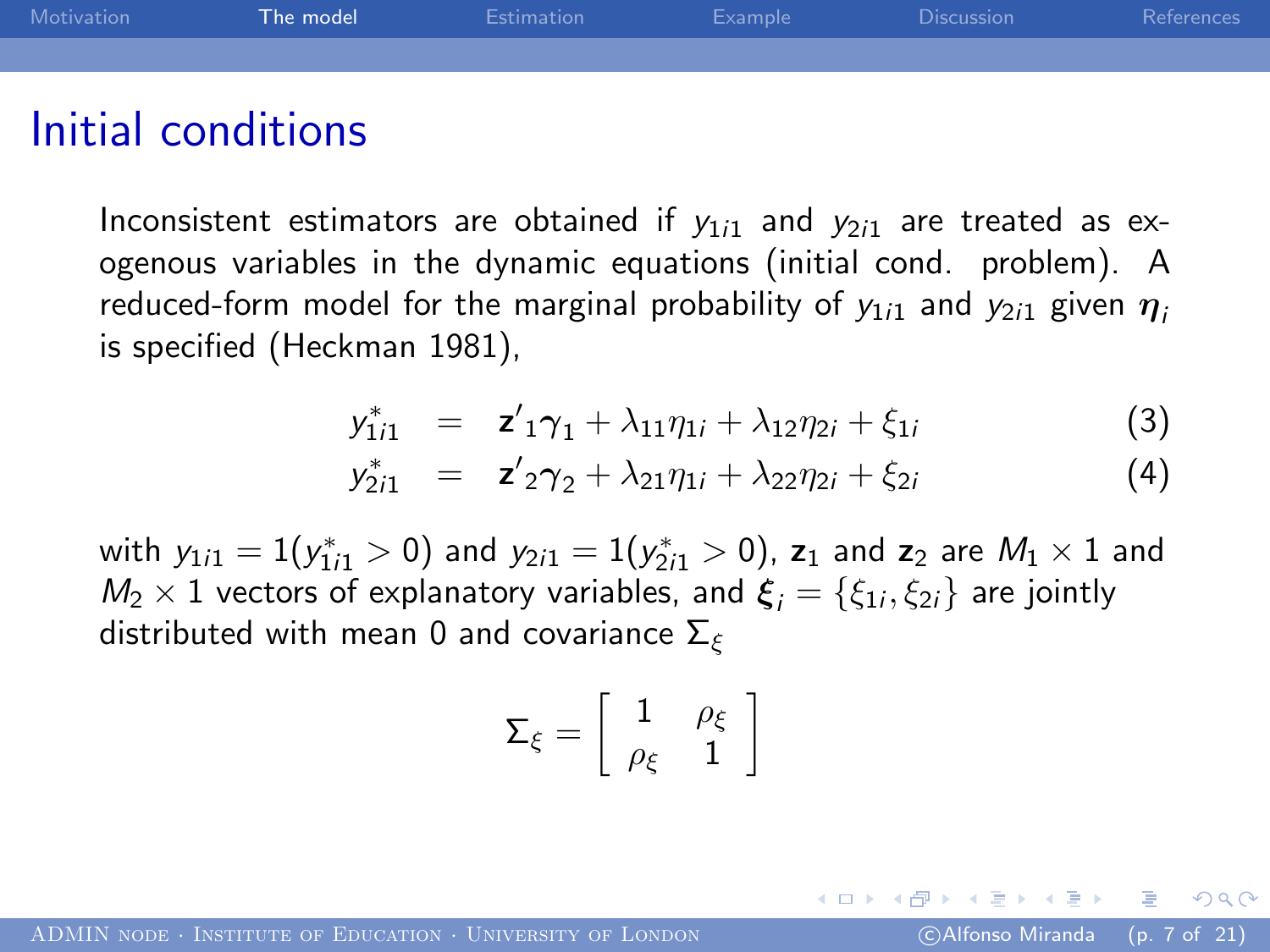| Motivation | The model | Estimation | Example | <b>Discussion</b> | References |
|------------|-----------|------------|---------|-------------------|------------|
|            |           |            |         |                   |            |
|            |           |            |         |                   |            |

### Distributional assumptions

$$
D(\eta|\mathbf{x}, \mathbf{z}, \zeta, \xi) = D(\eta) \tag{C1}
$$

$$
D(\zeta|\mathbf{x}, \mathbf{z}, \boldsymbol{\eta}) = D(\zeta|\boldsymbol{\eta})
$$
 (C2)

$$
D(\xi|\mathbf{x}, \mathbf{z}, \boldsymbol{\eta}) = D(\xi|\boldsymbol{\eta})
$$
 (C3)

$$
\zeta \perp \xi \mid \eta \tag{C4}
$$

$$
D(\zeta_{it}|\zeta_{is},\eta)=D(\zeta_{it}|\eta) \ \ \forall s\neq t \tag{C5}
$$

$$
D(\xi_{it}|\xi_{is},\eta) = D(\xi_{it}|\eta) \quad \forall s \neq t \tag{C6}
$$

Condition C1 is the usual random effects assumption. Conditions C1-C3 ensure that all explanatory variables are exogenous. Condition C4 ensures that idiosyncratic shocks in dynamic equations and initial conditions are independent given  $\eta$ . Finally, conditions C5-C6 rule out serial correlation for the two pairs of idiosyncratic shocks. Given that we have a Probit model we impose:

 $\eta \sim BN(0, \Sigma_n)$ ;  $\zeta|\eta \sim BN(0, \Sigma_c)$ ;  $\xi|\eta \sim BN(0, \Sigma_s)$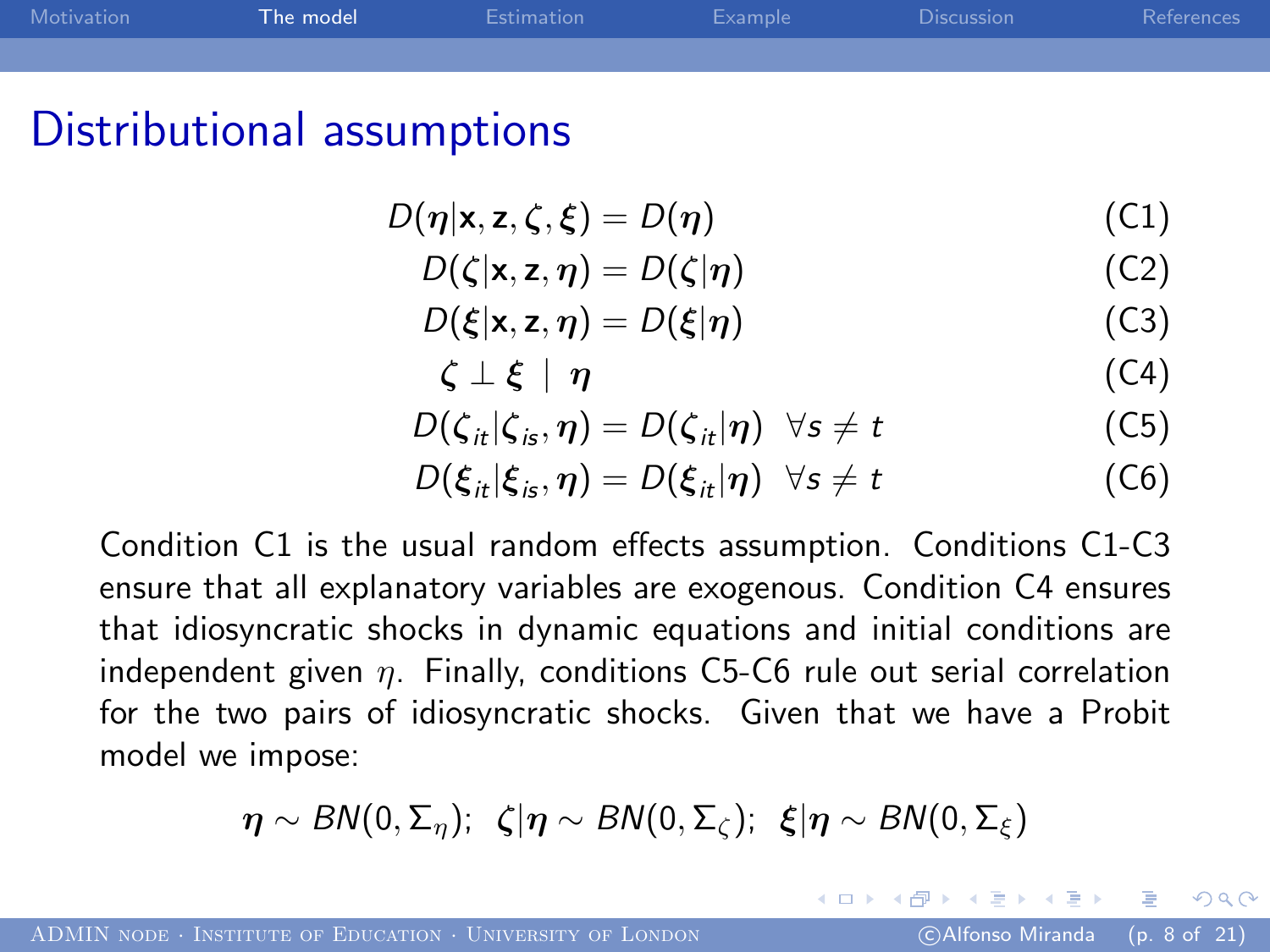| Motivation        | The model | Estimation | Example | <b>Discussion</b> | References |
|-------------------|-----------|------------|---------|-------------------|------------|
|                   |           |            |         |                   |            |
|                   |           |            |         |                   |            |
| <b>Estimation</b> |           |            |         |                   |            |

The model is estimated by Maximum Simulated Likelihood (see, for instance, Train 2003). The contribution of the ith individual to the likelihood is,

$$
L_{i} = \int\int \Phi_{2}(q_{1i0}w_{11}, q_{2i0}w_{12}, q_{1i0}q_{2i0}\rho_{\xi})
$$
  
 
$$
\times \prod_{t=1}^{T_{i}} \Phi_{2}(q_{1it}w_{21}, q_{2it}w_{22}, q_{1it}q_{2it}\rho_{\zeta}) g(\eta_{i}, \Sigma_{\eta}) d\eta_{1i} d\eta_{2i}
$$

<span id="page-8-0"></span>where  $g(.)$  represents the bivariate normal density,  $q_{1it} = 2y_{1it} - 1$ ,  $q_{2it} = 2y_{2it} - 1$ . Finally,  $w_{11}$  and  $w_{12}$  are the right-hand side of (3) and (4) excluding the idiosyncratic shocks. And  $w_{21}$  and  $w_{22}$  are defined in the same fashion using (1) and (2).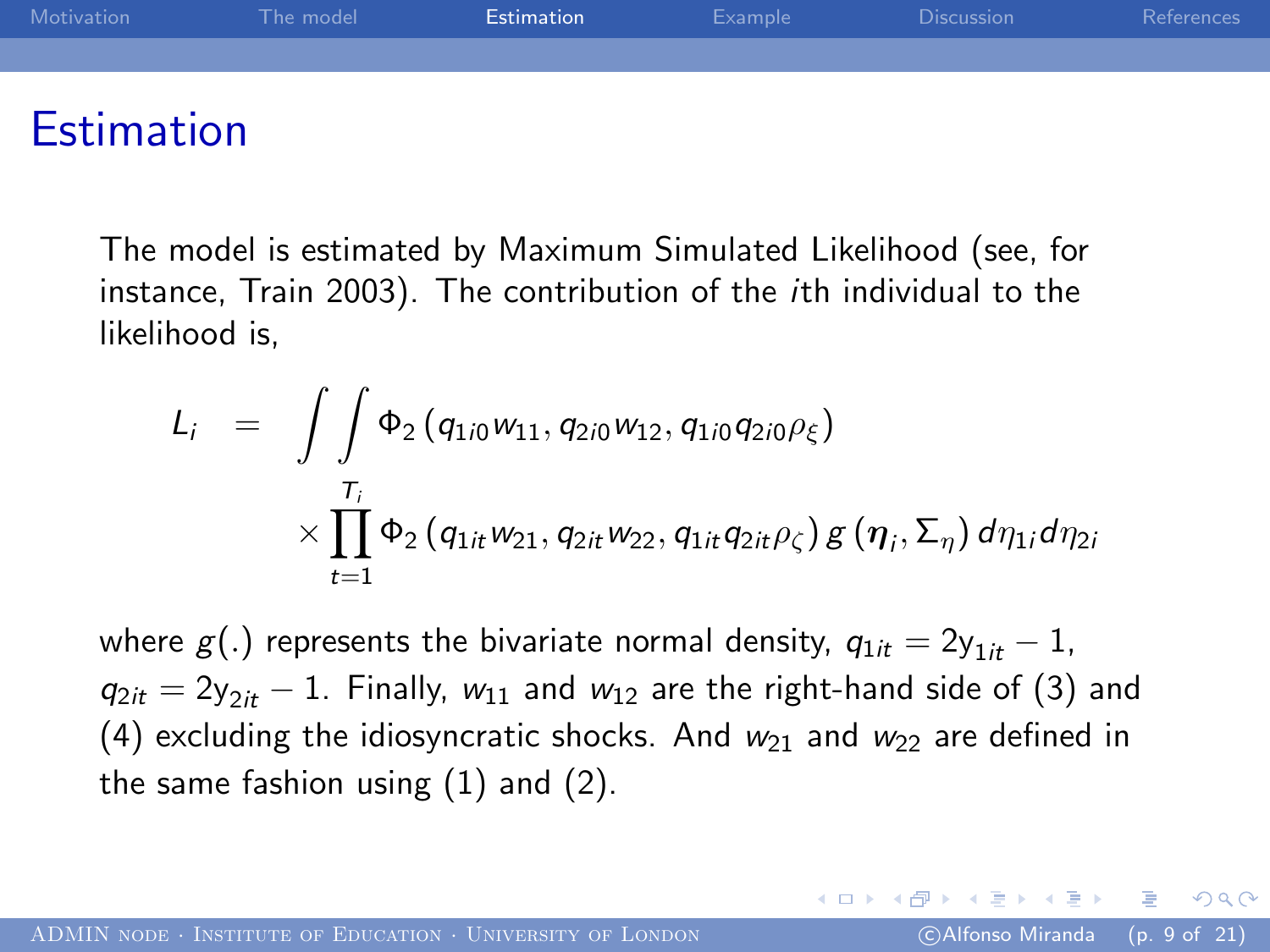| Motivation | The model | Estimation | Example | <b>Discussion</b> | References |
|------------|-----------|------------|---------|-------------------|------------|
|            |           |            |         |                   |            |

- $\triangleright$  Maximum simulated likelihood is asymptotically equivalent to Maximum simulated intermodd is asymptotically equivalent to ML as long as the number of draws R grows faster than  $\sqrt{N}$ (Gourieroux and Monfort 1993)
- $\triangleright$  Use Halton sequences for simulation instead of uniform pseudo-random sequences
	- $\triangleright$  Better coverage of the [0,1] interval
	- $\triangleright$  Need less draws to achieve high precision
- ▶ Maximisation based on Stata's Newton-Raphson algorithm using either
	- $\triangleright$  Analytical first derivatives and numerical second derivatives (d1 method),
	- $\triangleright$  Analytical first derivatives and OPG approximation of the covariance matrix (BHHH algorithm implemented as a d2 method)
	- $\blacktriangleright$  Really fast!!!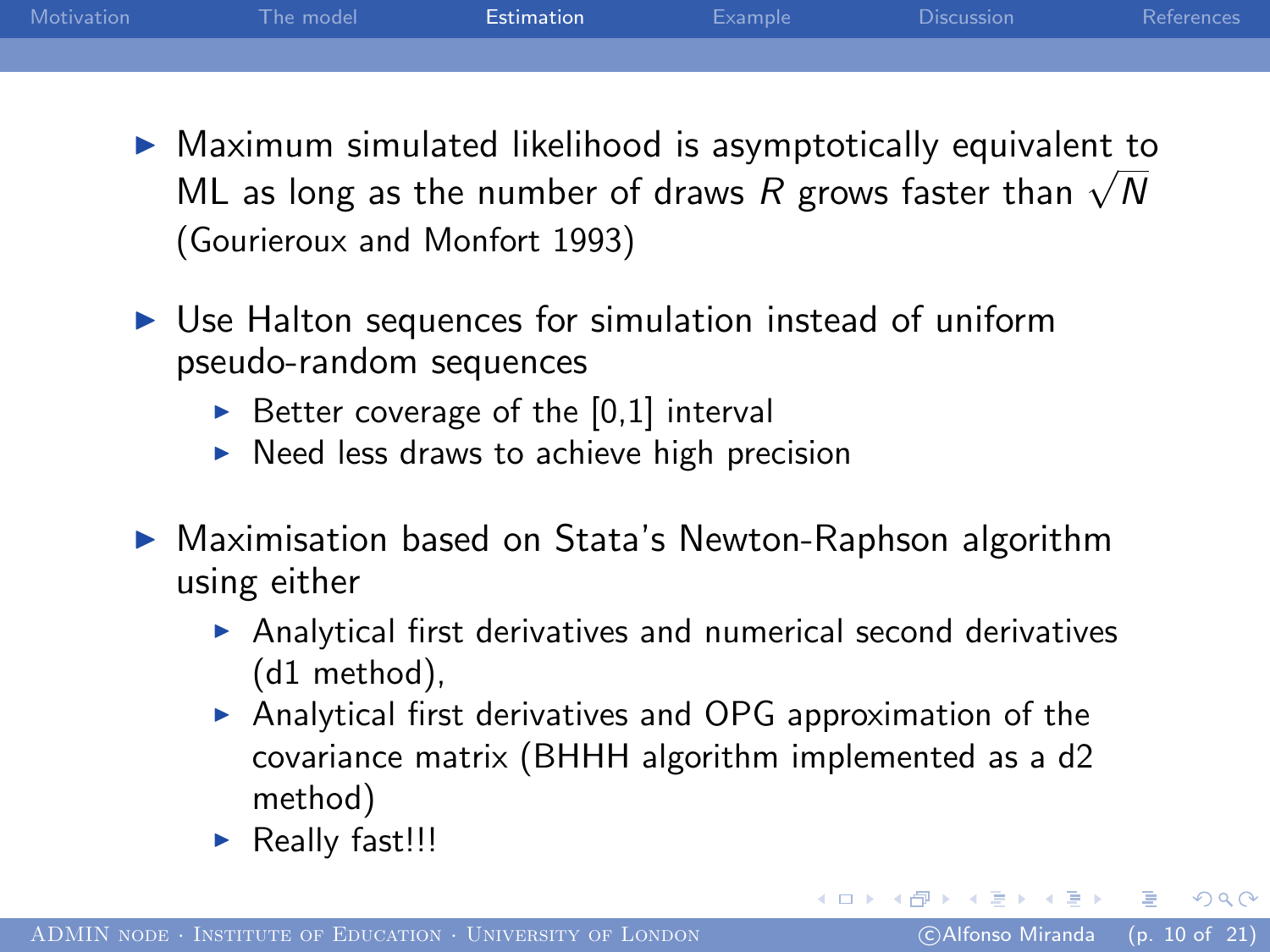| Motivation | The model | Estimation | Example | Discussion | References |
|------------|-----------|------------|---------|------------|------------|
|            |           |            |         |            |            |
|            |           |            |         |            |            |

## Let's use some simulated data...

- $\triangleright$  2000 individuals
- $\triangleright$  4 observations per individual
- $\blacktriangleright$  rho eta = 0.25
- $\blacktriangleright$  rho zeta = 0.33
- $\blacktriangleright$  rho xi = 0.25
- $\blacktriangleright$  SEeta1 = sqrt(0.30)
- $\blacktriangleright$  SEeta2 = sqrt(0.62)
- $\triangleright$  eta1 and eta2 jointly distributed as bivariate normal
- $\triangleright$  xi1 and x2 jointly distributed as bivariate normal
- $\triangleright$  zeta1 and zeta2 jointly distributed as bivariate normal
- $\triangleright$  x1, x2, x3, x4, xvar distributed as iid standard normal variates

<span id="page-10-0"></span> $200$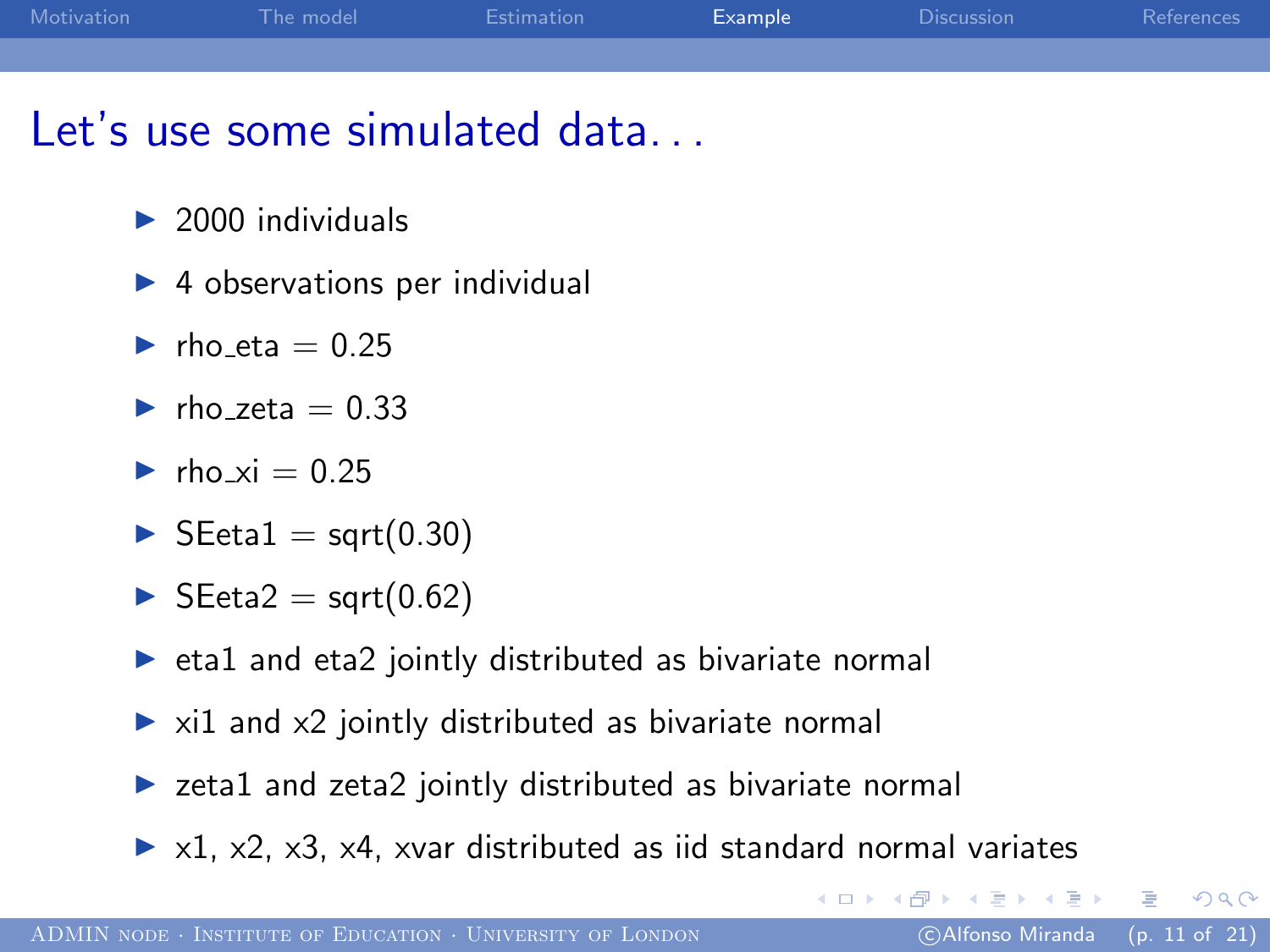| <b>Motivation</b> | The model | Estimation | Example | Discussion | References |
|-------------------|-----------|------------|---------|------------|------------|
|                   |           |            |         |            |            |
|                   |           |            |         |            |            |

#### Initial contions

```
y1star = 0.35 + 0.5*x1 + 0.72*x2 + 0.55*x3 + 0.64*eta 1//
+ 0.32*eta2 + xi1 + if n==1
y2star= 0.58 + 0.98*x1 - 0.67*x2 + 0.11*eta1 + 0.43*eta2 ///
+ x i 2 i f n==1
by ind: replace y1 = (y1star>0) if _n == 1by ind: replace y2 = (y2star>0) if _n == 1
```
and the first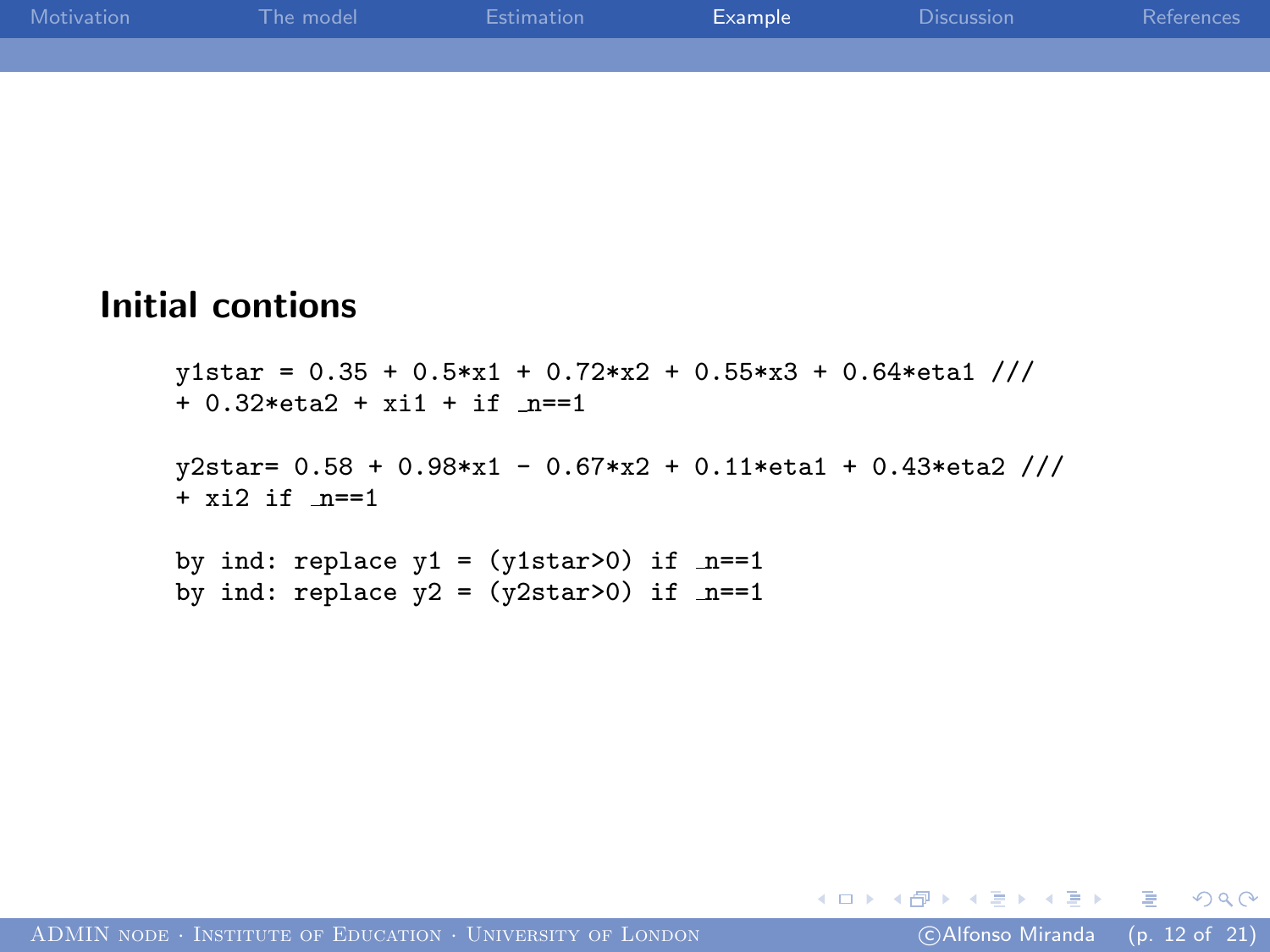| <b>Motivation</b> | The model | Estimation | Example | Discussion | References |
|-------------------|-----------|------------|---------|------------|------------|
|                   |           |            |         |            |            |
|                   |           |            |         |            |            |

#### Dynamic equations

```
#delimit ;
forval i = 2/4 {;
by ind: replace y1star = 0.42 + 0.93*x1 + 0.45*x2 - 0.64*x3 ///
+ 0.6*x4 + 0.43*y1['i'-1] - 0.55*y2['i'-1] + 0.21*xvar ///
+ 0.63*y1['i'-1]*xvar + eta1 + zeta1 if n=='i';by ind: replace y2star = 0.65 + 0.27*x1 + 0.42*x4 ///
-0.88*y1[<sup>[i</sup> i'-1] + 0.54*v2[' i'-1] + 0.72*xvar ///
- 0.42* xvar*y1['i'-1] + 0.5* xvar*y2['i'-1] + eta2 ///
+ zeta2 if n == 'i;
by ind: replace y1 = (y1star>0) if _n = 'i';by ind: replace y2 = (y2star>0) if n=='i;
};
#delimit cr
```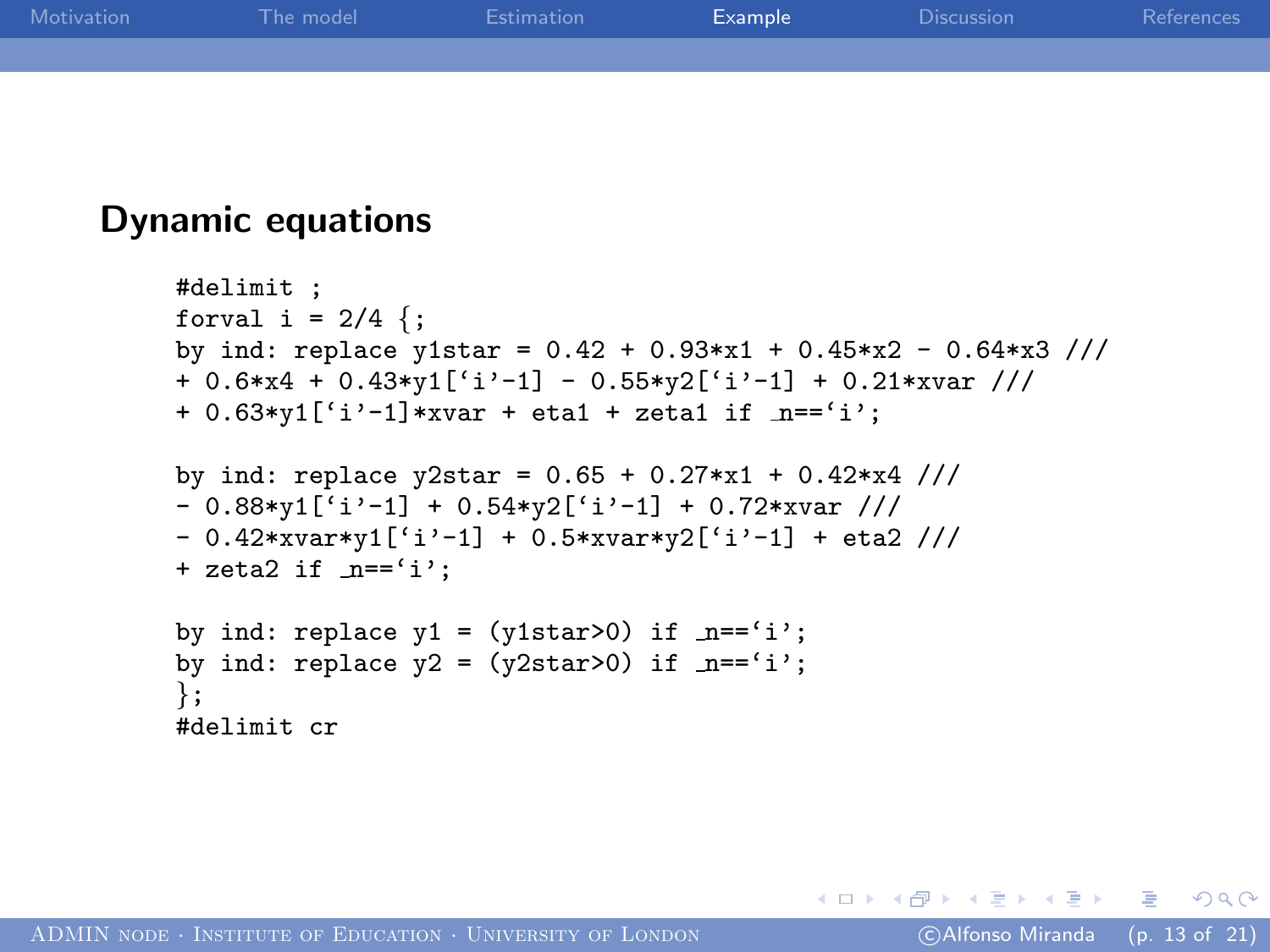| Motivation |                                                                                                                                                                                     | The model                                                                                                                                     |                                                                                                                      | Estimation                                                                                 |                                                                                        | Example                                                                                                                   |                                                                                                                          | <b>Discussion</b> | References |
|------------|-------------------------------------------------------------------------------------------------------------------------------------------------------------------------------------|-----------------------------------------------------------------------------------------------------------------------------------------------|----------------------------------------------------------------------------------------------------------------------|--------------------------------------------------------------------------------------------|----------------------------------------------------------------------------------------|---------------------------------------------------------------------------------------------------------------------------|--------------------------------------------------------------------------------------------------------------------------|-------------------|------------|
|            |                                                                                                                                                                                     |                                                                                                                                               |                                                                                                                      |                                                                                            |                                                                                        |                                                                                                                           |                                                                                                                          |                   |            |
|            | . #delimit ;<br>> x4 y1lag y2lag xvar y1lagxvar y2lagxvar),<br>$\geq$<br>(output omitted)<br>Bivariate Dynamic RE Probit -- Maximum Simulated Likelihood<br>$#$ Halton draws = 200) | bprinit_v2 (y1 = x1 x2 x3 x4 y1lag y2lag xvar y1lagxvar y2lagxvar) (y2 = x1<br>rep(200) id(ind) init1(x1 x2 x3) init2(x1 x2) hvec(2 1 2 100); |                                                                                                                      |                                                                                            |                                                                                        |                                                                                                                           |                                                                                                                          |                   |            |
|            |                                                                                                                                                                                     |                                                                                                                                               |                                                                                                                      |                                                                                            | Log likelihood                                                                         | Number of level 2 $obs =$<br>Number of level $1$ obs =                                                                    | 2000<br>8000<br>$= -7256.8$                                                                                              |                   |            |
|            |                                                                                                                                                                                     | Coef.                                                                                                                                         | OPG<br>Std. Err.                                                                                                     | $\mathbf{z}$                                                                               | P >  z                                                                                 |                                                                                                                           | [95% Conf. Interval]                                                                                                     |                   |            |
|            | init_v1<br>x1<br>x2<br>x3<br>$_{\rm -cons}$                                                                                                                                         | .5409808<br>.7443919<br>.5972203<br>.3529803                                                                                                  | .0438411<br>.0457859<br>.0420895<br>.0381407                                                                         | 12.34<br>16.26<br>14.19<br>9.25                                                            | 0.000<br>0.000<br>0.000<br>0.000                                                       | .4550538<br>.6546533<br>.5147265<br>.2782259                                                                              | .6269077<br>.8341306<br>.6797142<br>.4277348                                                                             |                   |            |
|            | y1<br>x1<br>x2<br>x3<br>x4<br>y1lag<br>y21ag<br>xvar<br>v1lagxvar<br>y2lagxvar<br>$_{\rm -cons}$                                                                                    | .8837039<br>.4222031<br>$-.6762835$<br>.6189321<br>.4368135<br>$-.5646897$<br>.2562871<br>.5829502<br>$-.0370886$<br>.3648562                 | .0360177<br>.0264601<br>.0305998<br>.0308011<br>.0566347<br>.0610486<br>.0416498<br>.0527182<br>.0518627<br>.0524913 | 24.54<br>15.96<br>$-22.10$<br>20.09<br>7.71<br>$-9.25$<br>6.15<br>11.06<br>$-0.72$<br>6.95 | 0.000<br>0.000<br>0.000<br>0.000<br>0.000<br>0.000<br>0.000<br>0.000<br>0.475<br>0.000 | .8131106<br>.3703423<br>$-.736258$<br>.558563<br>.3258116<br>$-.6843427$<br>.174655<br>.4796244<br>$-.1387377$<br>.261975 | .9542972<br>.4740638<br>$-.616309$<br>.6793011<br>.5478154<br>$-.4450367$<br>.3379192<br>.686276<br>.0645605<br>.4677373 |                   |            |
|            |                                                                                                                                                                                     |                                                                                                                                               |                                                                                                                      |                                                                                            |                                                                                        |                                                                                                                           |                                                                                                                          | メロメ メ御き メミチ メミメ   | 目<br>つくい   |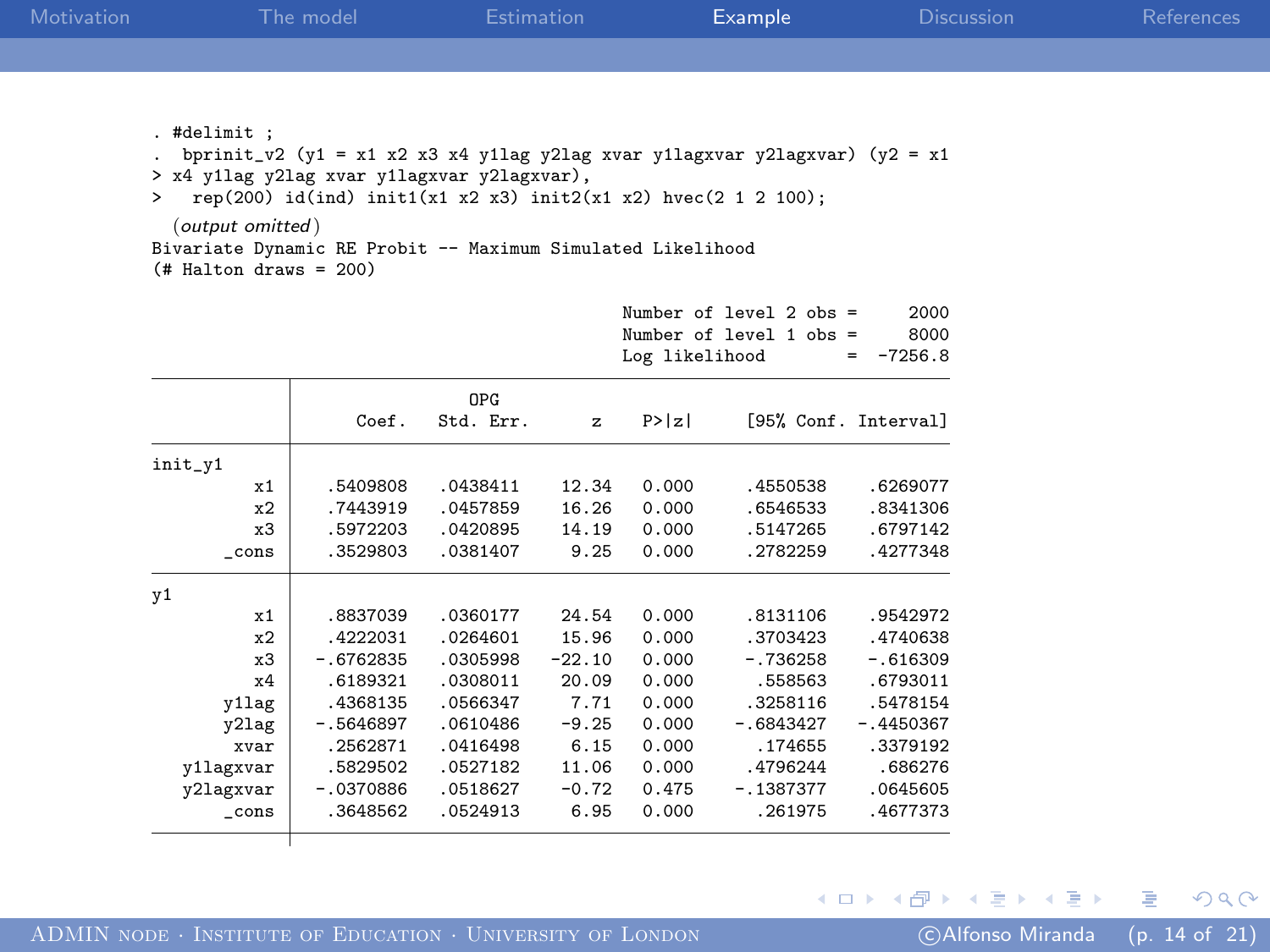| Motivation |                   | The model   |          | Estimation |       | Example     | <b>Discussion</b> | References |
|------------|-------------------|-------------|----------|------------|-------|-------------|-------------------|------------|
|            |                   |             |          |            |       |             |                   |            |
|            |                   |             |          |            |       |             |                   |            |
|            |                   |             |          |            |       |             |                   |            |
|            | init_y2           |             |          |            |       |             |                   |            |
|            | x1                | 1.016066    | .0522946 | 19.43      | 0.000 | .9135701    | 1.118561          |            |
|            | x2                | $-.6425204$ | .0415074 | $-15.48$   | 0.000 | $-.7238733$ | $-.5611675$       |            |
|            | $_{\rm -cons}$    | .602965     | .0404014 | 14.92      | 0.000 | .5237798    | .6821502          |            |
|            |                   |             |          |            |       |             |                   |            |
|            | y2                |             |          |            |       |             |                   |            |
|            | x1                | .262682     | .0244236 | 10.76      | 0.000 | .2148126    | .3105514          |            |
|            | x4                | .4210255    | .0265955 | 15.83      | 0.000 | .3688992    | .4731518          |            |
|            | y1lag             | $-.8462671$ | .0599055 | $-14.13$   | 0.000 | $-.9636798$ | $-.7288544$       |            |
|            | y21ag             | .4303569    | .0637957 | 6.75       | 0.000 | .3053198    | .5553941          |            |
|            | xvar              | .7336143    | .049089  | 14.94      | 0.000 | .6374016    | .8298269          |            |
|            | y1lagxvar         | $-.4455717$ | .0576863 | $-7.72$    | 0.000 | $-.5586348$ | $-.3325087$       |            |
|            | y2lagxvar         | .5443257    | .0571247 | 9.53       | 0.000 | .4323633    | .6562881          |            |
|            | _cons             | .7657639    | .0650256 | 11.78      | 0.000 | .638316     | .8932118          |            |
|            |                   |             |          |            |       |             |                   |            |
|            | lambda_11         | .602882     | .186313  | 3.24       | 0.001 | .2377153    | .9680487          |            |
|            | lambda_12         | .2849407    | .0793151 | 3.59       | 0.000 | .1294859    | .4403954          |            |
|            | lambda_21         | .0515264    | .156512  | 0.33       | 0.742 | $-.2552316$ | .3582843          |            |
|            | lambda_22         | .3900766    | .0747893 | 5.22       | 0.000 | .2434922    | .5366609          |            |
|            | $SE(\text{eta1})$ | .5496802    | .0618331 | 8.89       | 0.000 | .4409193    | .6852691          |            |
|            | $SE(\text{eta2})$ | .8959895    | .0620171 | 14.45      | 0.000 | .7823225    | 1.026172          |            |
|            | rho_eta           | .2993541    | .0909566 | 3.29       | 0.001 | .1125119    | .4657503          |            |
|            | rho_xi            | .3069255    | .0561037 | 5.47       | 0.000 | .1932879    | .4124374          |            |
|            | rho_zeta          | .354956     | .0428158 | 8.29       | 0.000 | .268353     | .4358675          |            |
|            |                   |             |          |            |       |             |                   |            |

Likelihood ratio test for rho\_eta=rho\_xi=rho\_zeta=0: chi2=444.90 pval = 0.000

. \#delimit cr delimiter now cr

 $299$ 

メロメ メタメ メミメ メミメン 毛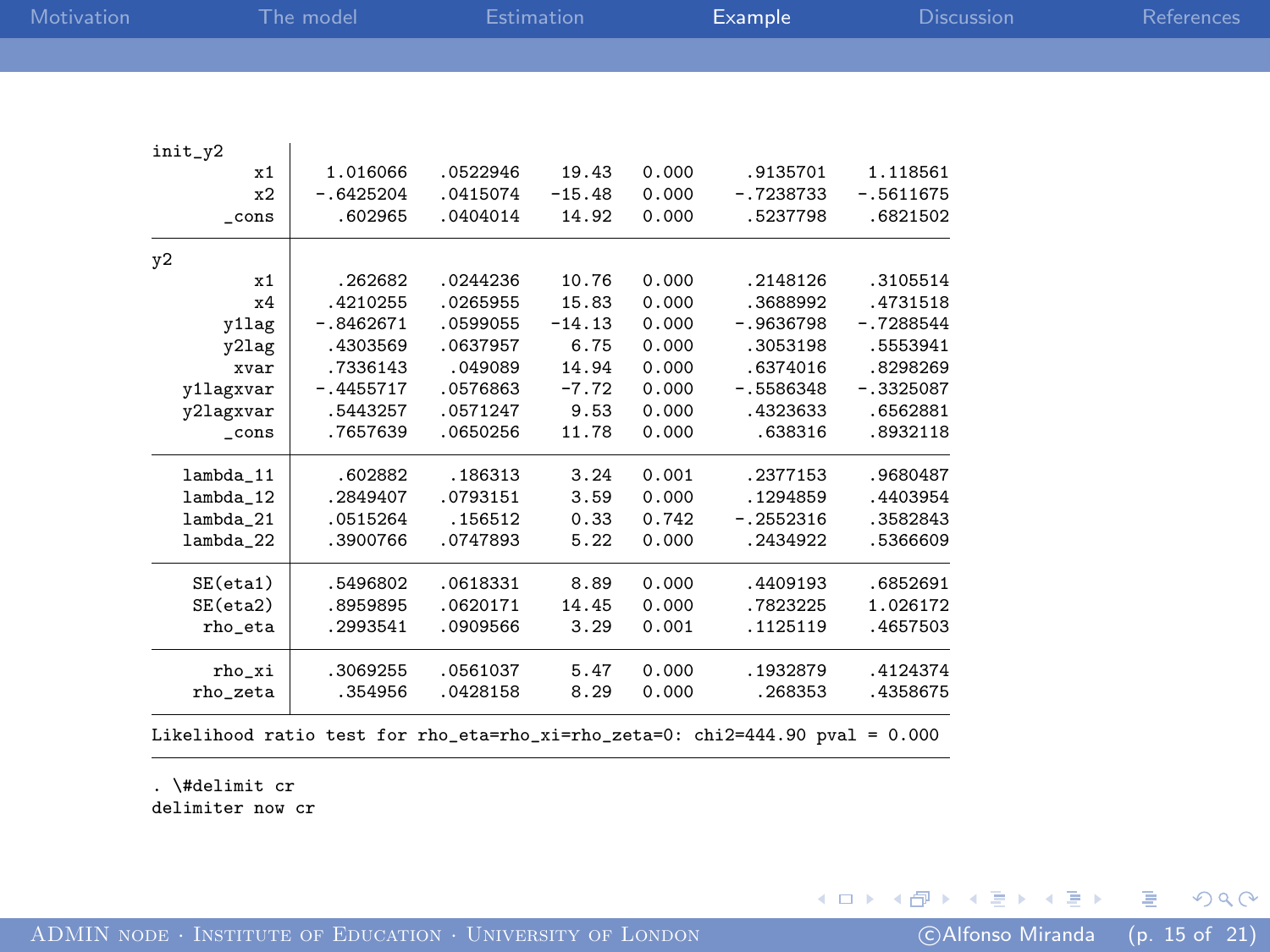| Motivation | The model | Estimation | Example | Discussion | References |
|------------|-----------|------------|---------|------------|------------|
|            |           |            |         |            |            |
|            |           |            |         |            |            |

 $\blacktriangleright$  The h() option deals with the Halton draws

- If first number sets the number of columns in the vector  $h$
- $\triangleright$  second and third number sets the columns that will be used for the MSL algorithm (first and second columns in this case)
- In third number sets the number of rows of vector h that will be discarded
	- In number of rows of  $h =$  number of repetitions  $+$  last argument of the h() option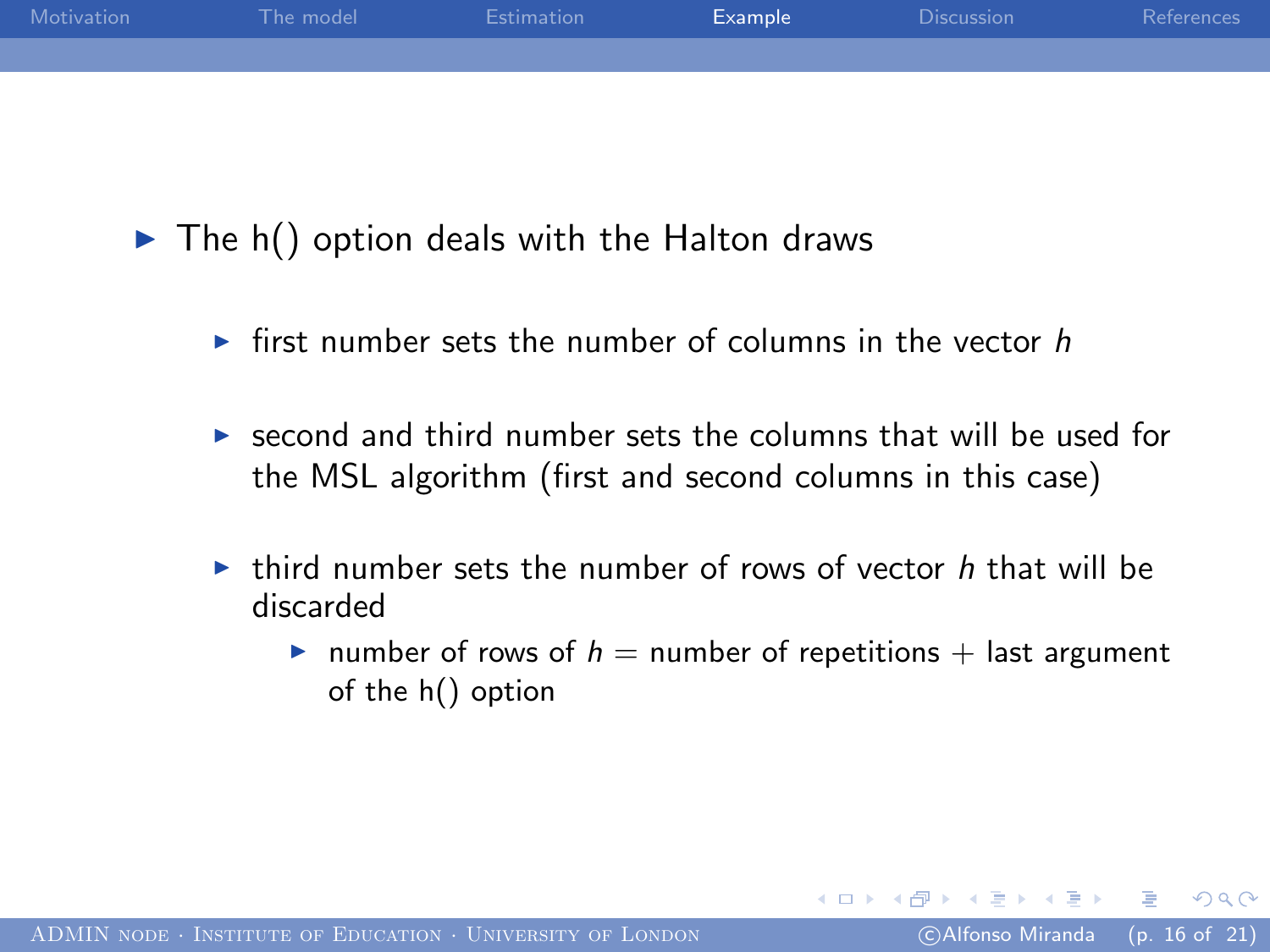| Motivation | The model | Estimation | Example | <b>Discussion</b> | References |
|------------|-----------|------------|---------|-------------------|------------|
|            |           |            |         |                   |            |
|            |           |            |         |                   |            |

- $\blacktriangleright$  Lagged dependent variables are just added as additional explanatory variables
	- $\triangleright$  Can naturally interact lagged dependent variables with other controls
	- $\triangleright$  Can add any function of the lagged explanatory variables Will be OK as long as all the distributional assumptions are met

つくへ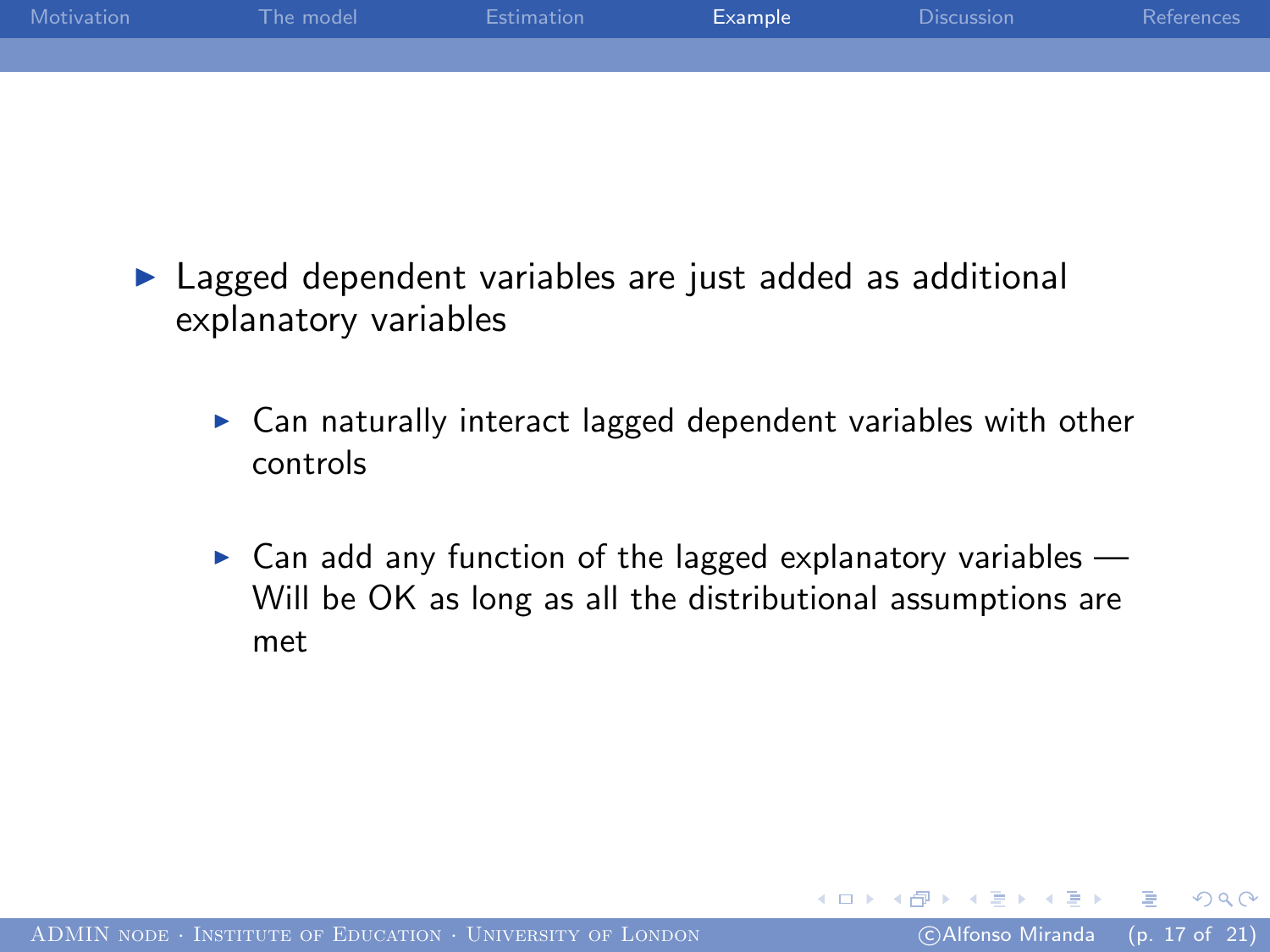

Main advantage: Correlated time-fixed (individual specific) and time varying (idiosincratic shocks) unobserved heterogeneity affecting  $y_{1it}$  and  $y_{2it}$  are explicity modelled

Main disadvantage: Model is complex (4 equations). Formally identified by functional form but may suffer from tenous identification problems (Keane 1992)

 $\triangleright$  Need to nominate a number of credible exclusion restrictions. Using time varying variables to specify exclusion restrictions is, when possible, the way forward

<span id="page-17-0"></span> $200$ 

イロメ イ母メ イヨメ イヨメーヨ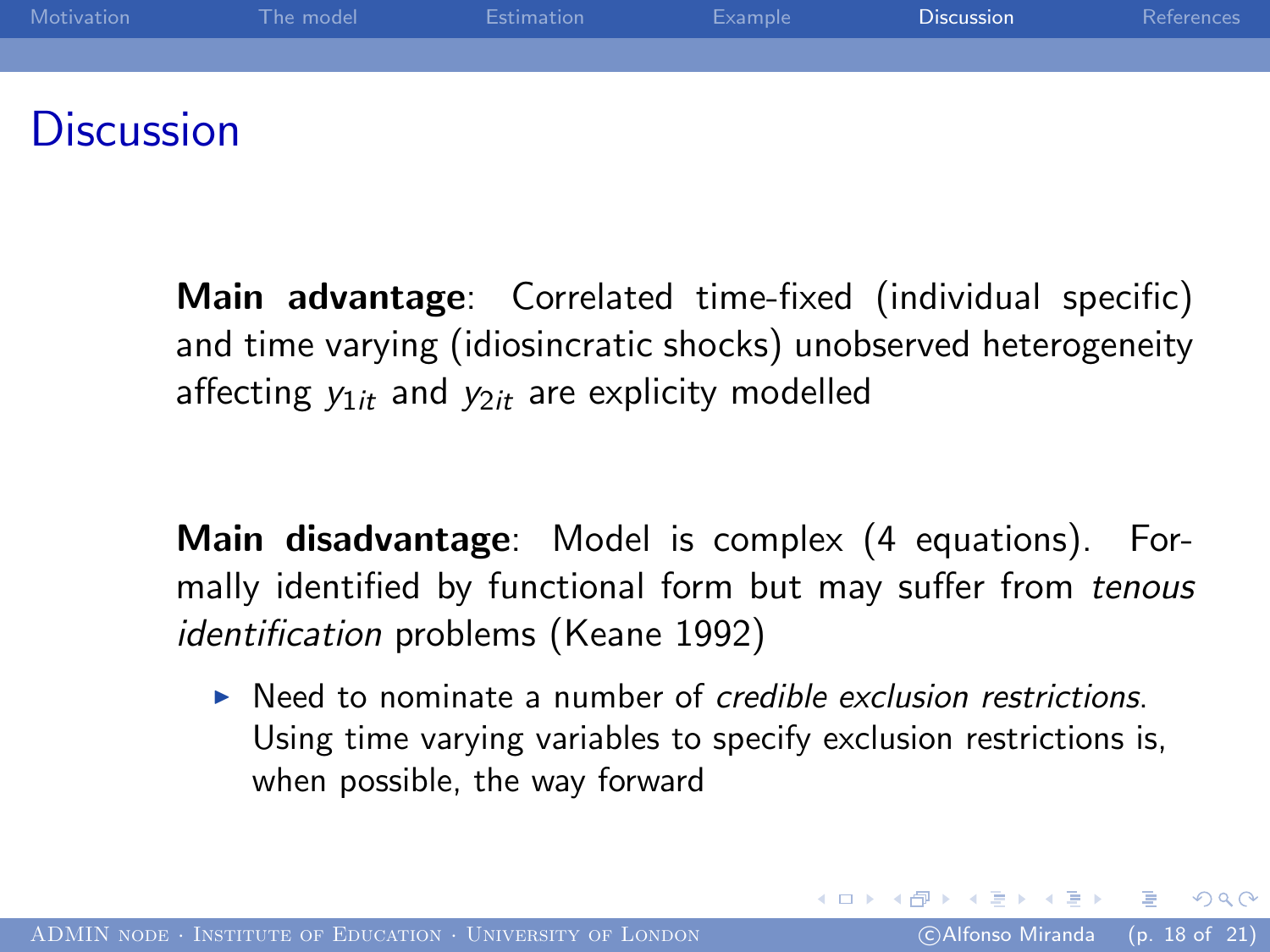

With minor modfifications to this model one can deal with:

- $\triangleright$  Sample selection model for panel data that corrects for selectivity issues due to:
	- $\triangleright$  Correlated individual specific unobserved heterogeneity
	- $\triangleright$  Correlatated idyosincratic shocks

### $\blacktriangleright$  Endogenous Treatment Effects for panel data

 $\triangleright$  1 treatment dummy, 1 main response variable. Main response can be continous or ordinal.

### Ordinal dependent variables

 $200$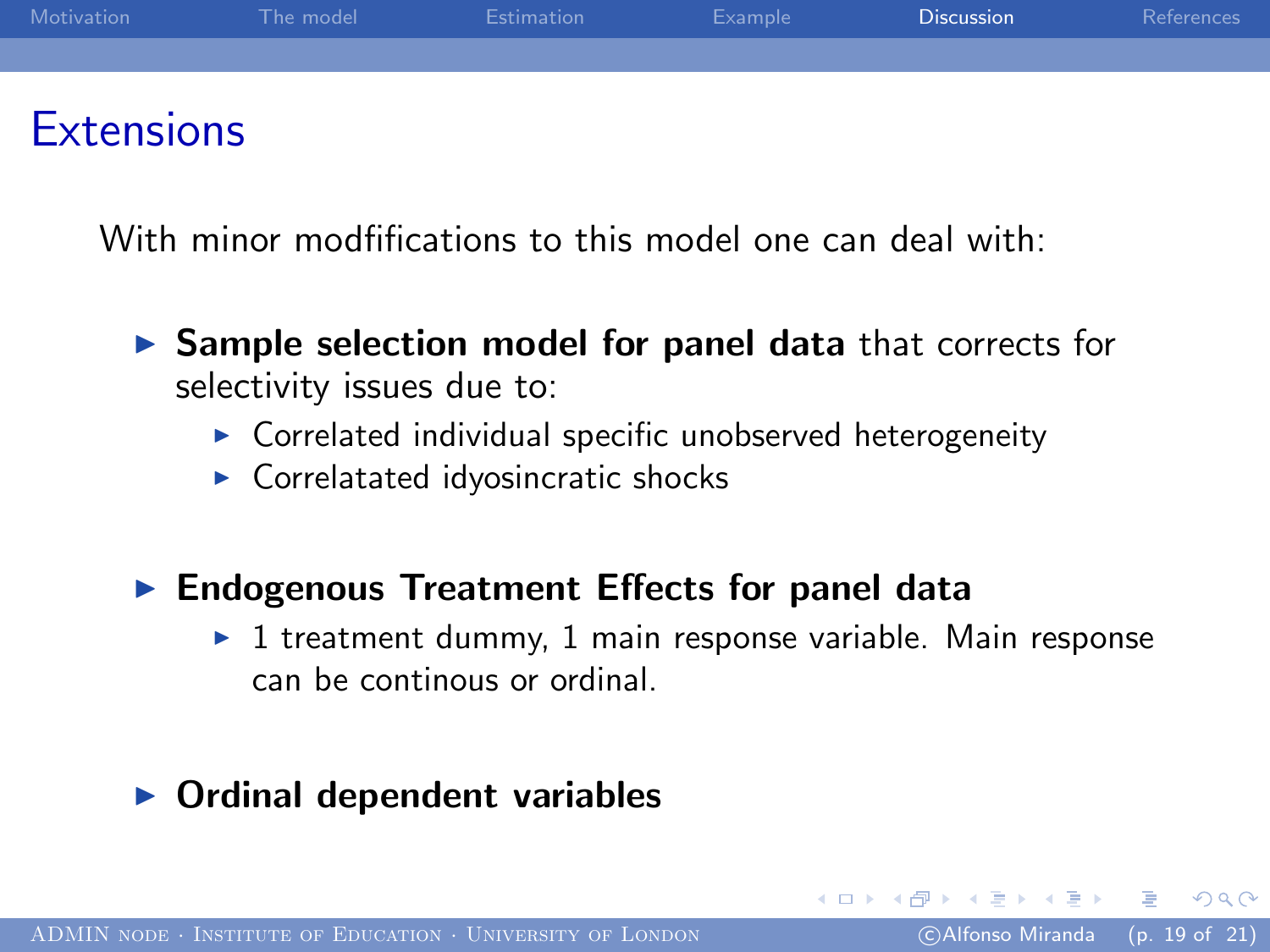| Motivation | The model | Estimation | Example | <b>Discussion</b> | References |
|------------|-----------|------------|---------|-------------------|------------|
|            |           |            |         |                   |            |
|            |           |            |         |                   |            |

### References

- ▶ Alessie, R., Hochguertel, S., Van Soest, A., 2004. Ownership of Stocks and Mutual Funds: A Panel Data Analysis. The Review of Economics And Statistics 86, 783-796.
- $\triangleright$  Clark, AE., Etilé, F., 2006. Don't give up on me baby: Spousal correlation in smoking behaviour. Journal of Health Economics 25, 958-978.
- $\triangleright$  Devicienti, F., Poggi, A., 2007. Poverty and Social Exclusion: Two Sides of the Same Coin or Dynamically Interrelated Processes? Laboratorio R. Revelli Working Paper No. 62.
- ▶ Gourieroux, C., and Monfort, A., 1993. Simulation-based inference: A survey with special reference to panel data models. Journal of Econometrics 59, 5–33.
- ▶ Heckman, JJ., 1981. The Incidental Parameters Problem and the Problem of Initial Conditions in Estimating a Discrete Time-Discrete Data Stochastic Process. Structural Analysis of Discrete Data with Econometric Applications. MIT Press.
- $\blacktriangleright$  Keane, M., 1992. A Note on Identification in the Multinomial Probit Model. Journal of Business & Economic Statistics 10, 193-200.
- $\blacktriangleright$  Miranda, A., 2011. Migrant networks, migrant selection, and high school graduation in Mexico. Research in Labor Economics (in press)

<span id="page-19-0"></span> $QQ$